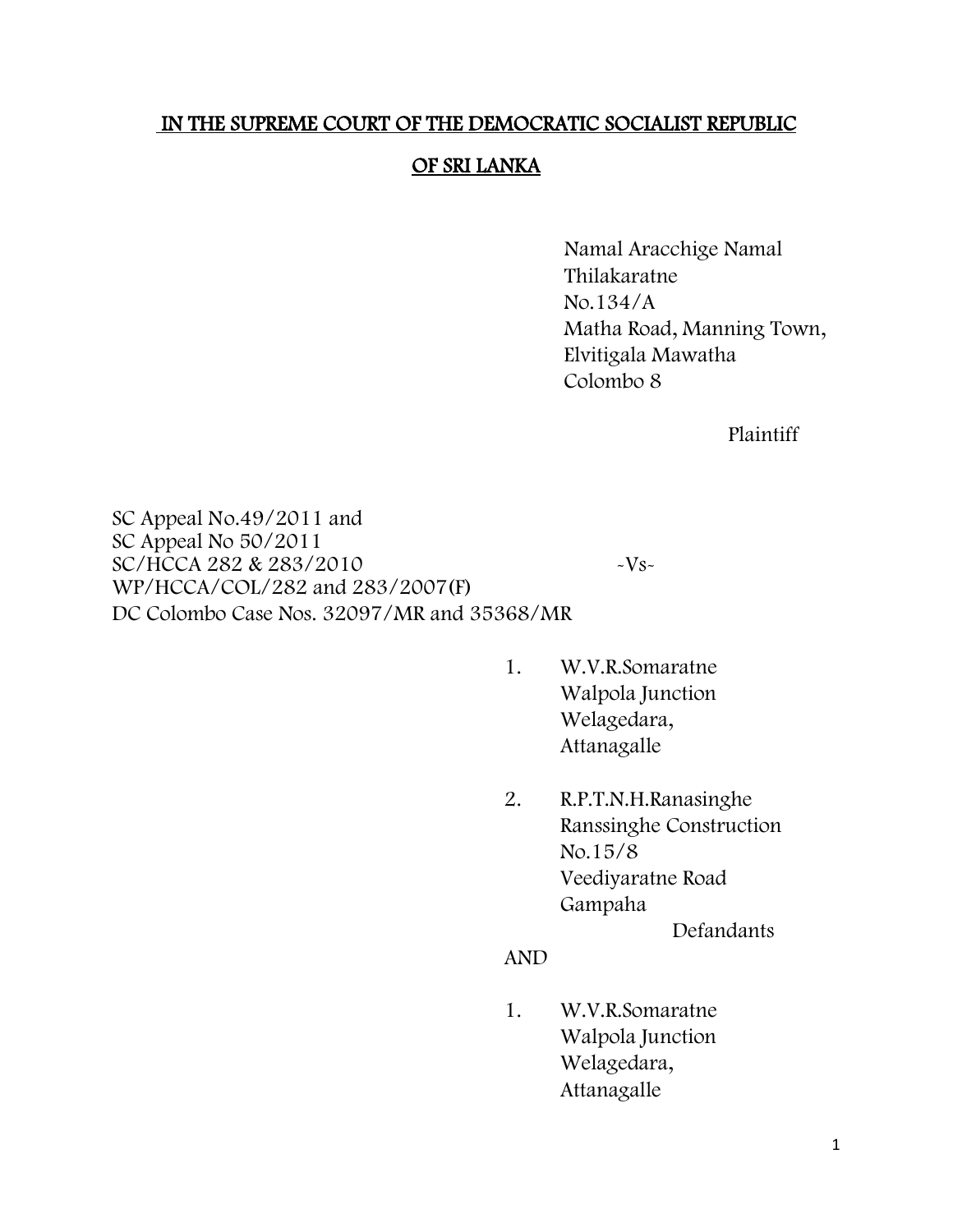2. R.P.T.N.H.Ranasinghe Ranssinghe Construction No.15/8 Veediyaratne Road Gampaha Defendants-Appellants

Namal Aracchige Namal Thilakaratne No.134/A Malta Road, Manning Town, Elvitigala Mawatha Colombo 8

Plaintiff-Respondent

## AND NOW BETWEEN

In the matter of an application for Leve to appeal in terms of section 5C of the High Court of the Provinces (Special Provisions) Act No.19 of 1990 as amended by Act no.54 of 2006.

1. W.V.R.Somaratne Walpola Junction Welagedara, Attanagalle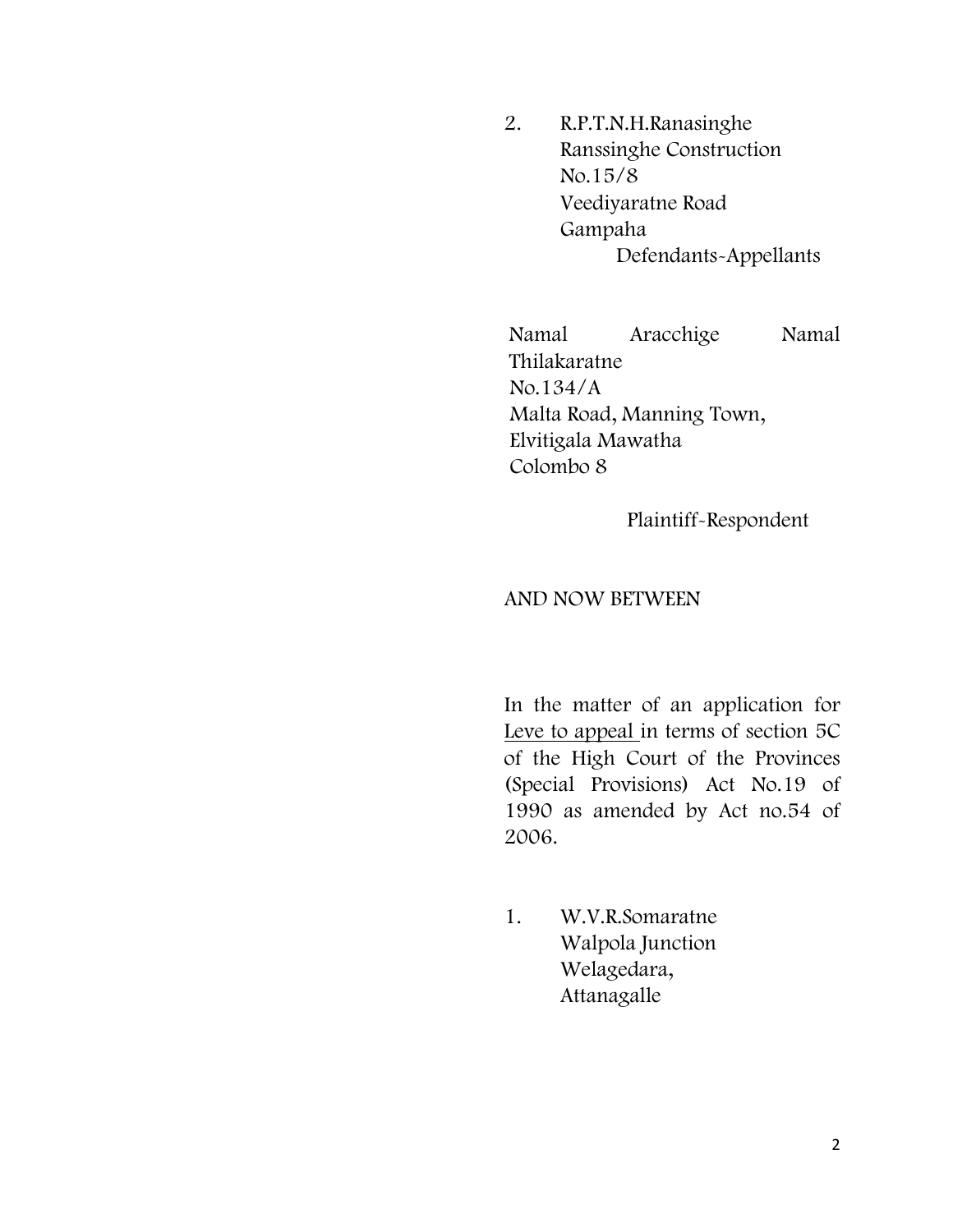2. R.P.T.N.H.Ranasinghe Ranssinghe Construction No.15/8 Veediyaratne Road Gampaha Presently at No.12, Church Road, Gampaha.

Defendants-Appellants-Petitioners

 $-Vs-$ 

Namal Aracchige Namal Thilakaratne No.134/A Matha Road, Manning Town, Elvitigala Mawatha Colombo 8

Plaintiff-Respondent-Respondent

Before: Eva Wanasundera PC.J Buwaneka Aluwihare PC.J Sisira J. De Abrew J

COUNSEL: Nihal Fernando PC. With Viran Fernando for the Defendant- Appellant-Appellants. Amrit Rajapakse for the Plaintiff-Respondent-Respondent

ARGUED ON: 08-12-2015

WRTTEN SUBMISSIONS ON: 18TH -12-2015

DECIDED ON: 15-11-2016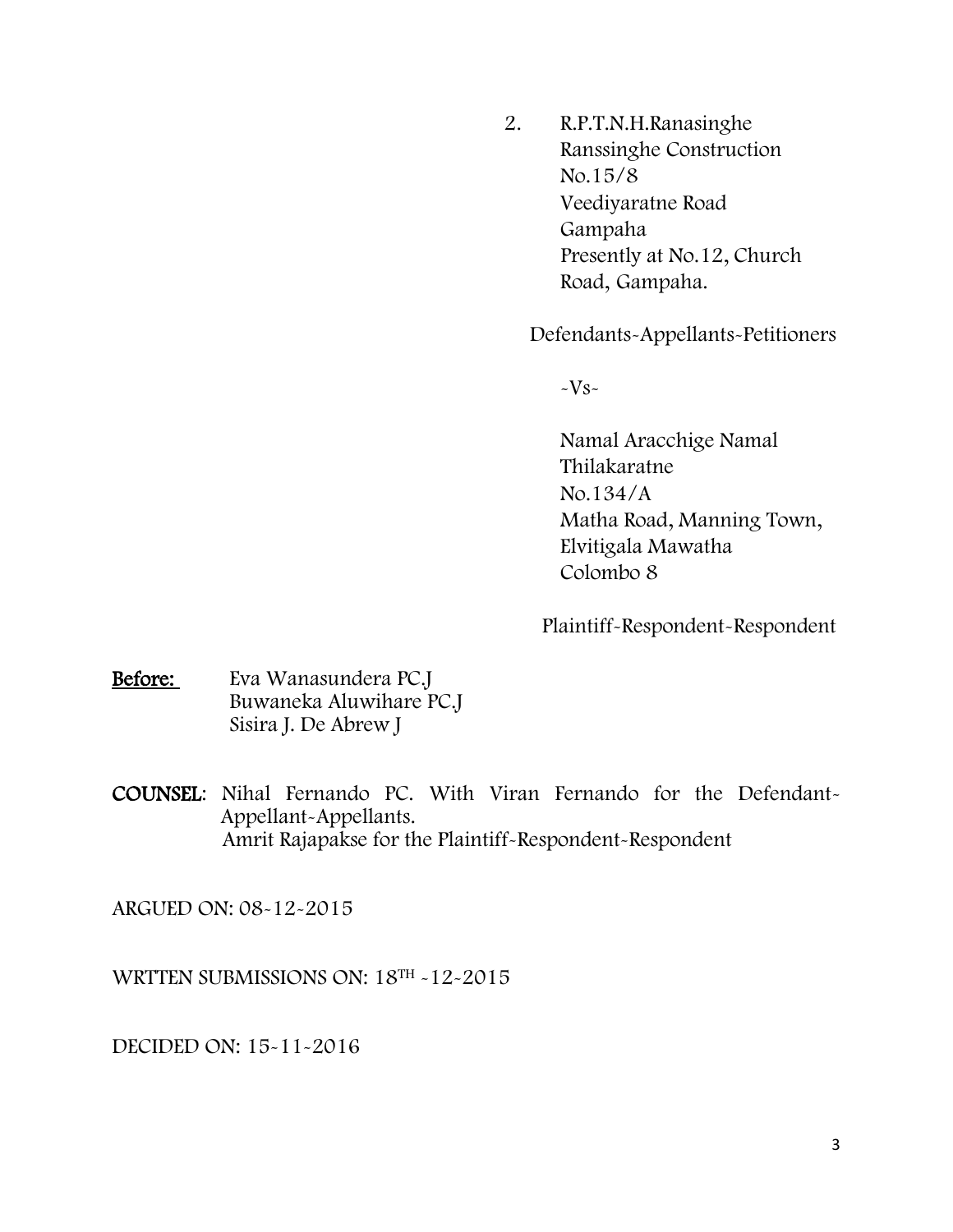## Aluwihare PC.J

When leave to appeal applications in SC.HC.CALA/282/2010 and SC HC/CALA 283/2010 were supported on 2nd October,2011 leave was granted on identical questions of law and the applications referred to above were assigned the numbers Appeal 49/2011 and Appeal 50/2011, respectively.

When these matters were taken up for hearing, parties agreed to have both appeals consolidated and invited court to decide the issues in both appeals in a single judgment. Similarly, the High Court of Civil Appeals also had consolidated the two appeals that came up before it from the decisions of the District Court and had pronounced one judgment.

Both these matters referred to above stem from the same incident, a tragic motor vehicle accident that resulted in the death of one Samantha Padmakeshi Senadheera.The deceased happened to be the husband of the Plaintiff-Respondent-Respondent in Appeal No. 49/2011 and the mother of the Plaintiff-Respondent-Respondent in Appeal No.50/2011.

The Plaintiff-Respondents (hereinafter referred to as Plaintiffs) initiated separate proceedings before the District Court of Colombo under case Nos. 32097/MR and 35368/MR.

In case No.32097/MR, by her judgment dated 26th July,2007, the Learned District Judge awarded the entirety of the damages claimed by the husband of the deceased and awarded him Rs.5 million as damages. The said amount is constituted of two components, that is Rs.3.00 million as pecuniary loss and Rs.2.00 million for loss of love and affection.

In the other case ( i.e.. 35368/MR) the Learned District Judge awarded the daughter of the deceased, again the entire sum claimed by her as damages and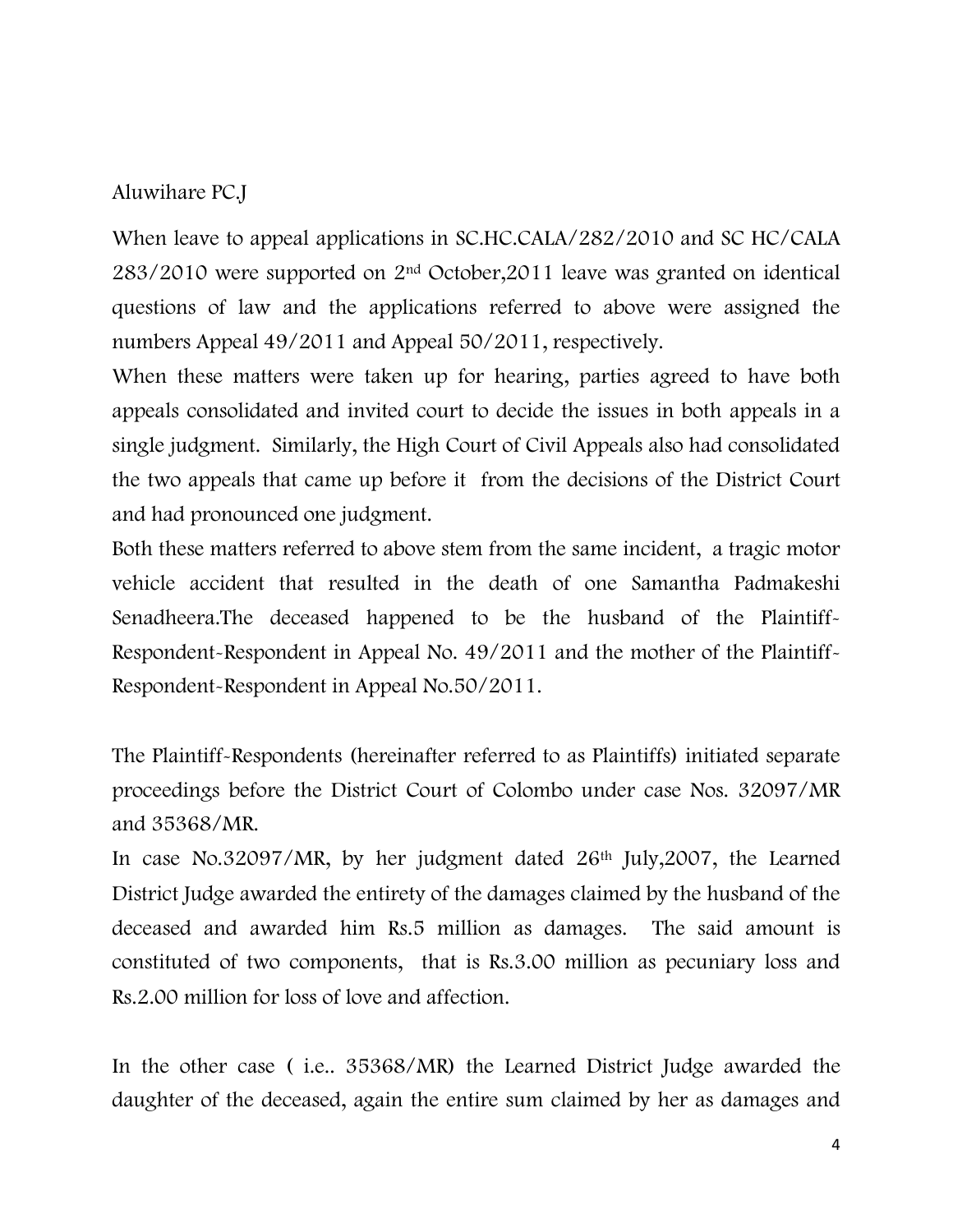the amount so awarded was Rs.3.00 million. This amount also consists of pecuniary loss of Rs.1.5 million and Rs.1.5 million for loss of love and affection.

The defendants Appellant Petitioners(hereinafter referred to as Appellants) appealed against both these orders and as referred to earlier both appeals were consolidated and a single judgment was delivered by the High Court of Civil Appeals.The present appeal before this court impugnes the judgement delivered by the High Court of Civil Appeals.

Before I deal with the questions of law on which leave was granted it would be pertinent to place the issues that were raised.

It was the contention of the Appellant that the District Judge erred in law by misdirecting herself, in holding that plaintiffs suffered damages in a sum of Rs.2.00 million and 1.5 million, respectively for loss of "love and affection". The basis for this assertion is that, the aqulian action under Roman Dutch Law, permits granting only of damages for pecuniary loss and not for loss of love and affection.

In fact both in the High Court of Civil Appeals as well as before this Court the appellant did not contest their liability for pecuniary damages and in the course of the hearing the learned President's Counsel contended that his client is agreeable to pay the entirety of the damages awarded to both plaintiffs as pecuniary loss.

When the matter came up before the High Court of Civil Appeals, in the consolidated appeal judgment, the High Court brought down the aggregate damages from Rs.8.00 million to Rs.5.00 million in both cases.The judgement of the High Court however does not clearly state as to the basis for this reduction in the damages awarded. I shall, however, advert to the judgment of the High Court of Civil Appeals later in this judgment. It is significant to note that there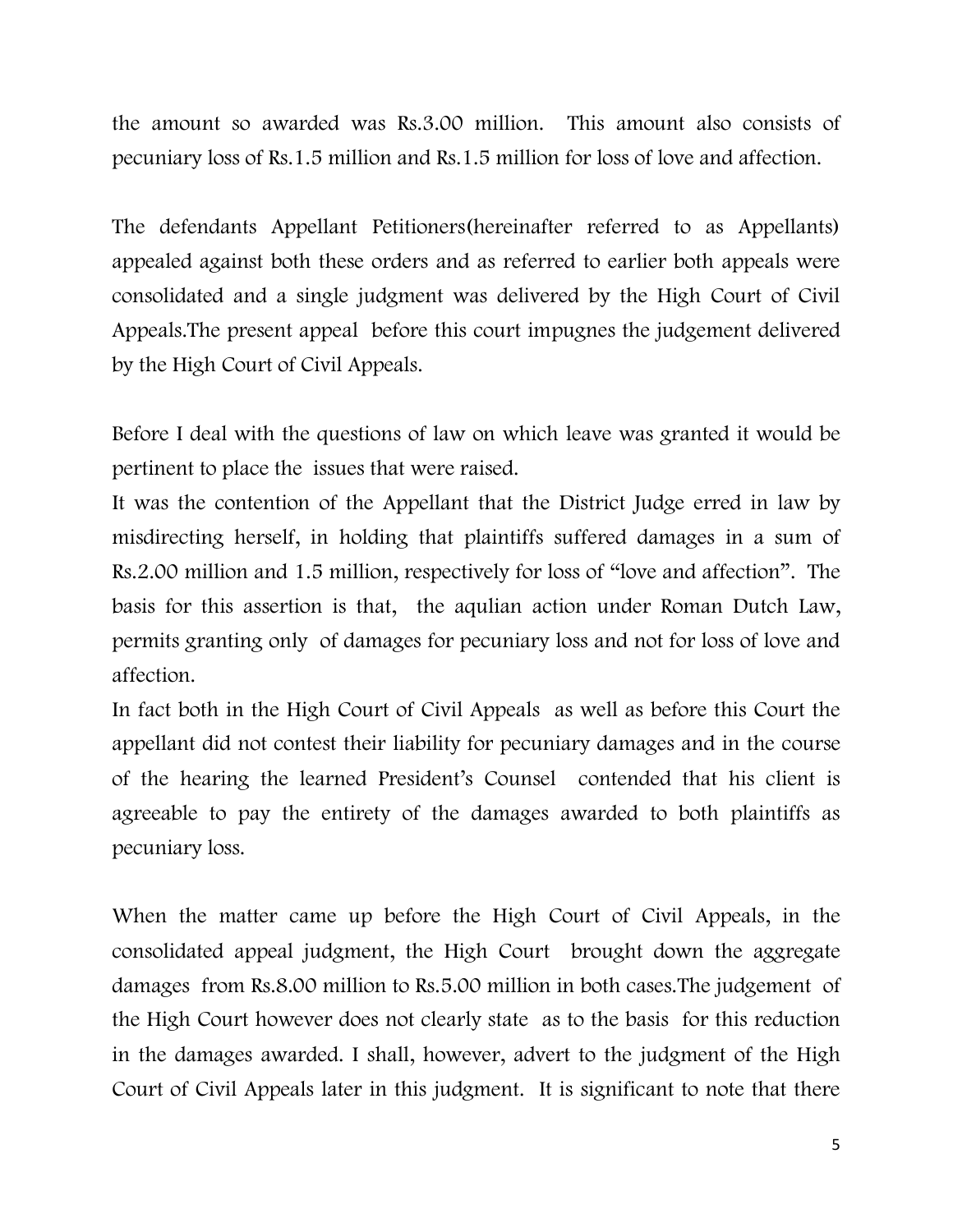was no appeal by either of the Plaintiffs against the judgment of the High Court of Civil Appeals.

The Appellants had moved this court by way of leave to appeal and leave was granted by this Court on the questions of law referred to in sub paragraphs 1 to 4 of paragraph 16 of the Petition of the Petitioners dated 12th August,2010 which are reproduced below:

- (1) Is the Plaintiff in an *aquilian action* for recovery of damages for death of his wife, entitled to recover damages for loss of comfort and protection from the said wife or solatium for "loss of consortium"?
- (2) have the Learned High Court Judges erred in law, in granting damages for the "loss of comfort and protection" when there was no issue raised on the said category of damages by the Respondent?
- (3) Is the method of calculation of future earning by the deceased adopted by the Learned Additional District Judge and/or the Learned High Court Judges, correct in law?
- (4) Have the Learned High Court Judges erred in law, in awarding interest at the rate of 12% per annum contrary to provisions of section 192 of the Civil Procedure Code?

At the hearing of the appeal the learned counsel for the Respondents conceded that the plaintiffs would be entitled only to the applicable legal interest and not 12% percentum, as awarded by the High Court of Civil Appeals.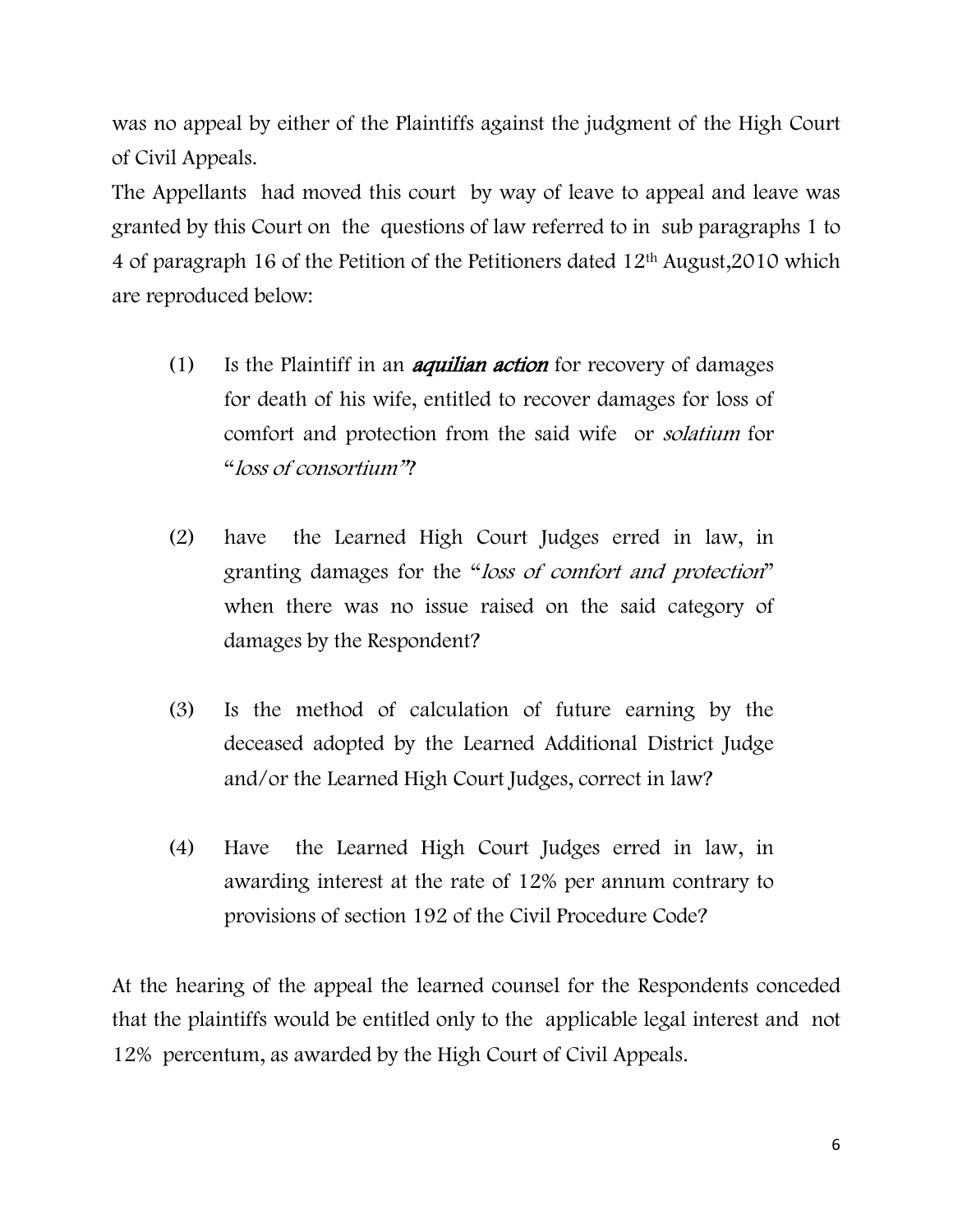The Appellants at the stage of hearing did not challenge the determination of both courts with regard to awarding of damages for pecuniary loss. The main thrust of the argument on behalf of the Appellants was that the District Court could not have granted a solatium for loss of consortium as it is not permitted under the Roman Dutch Law, the law applicable to the instant case. It was the submission on behalf of the appellants that both the District Court as well as the High Court of Civil Appeals failed to consider the judgment of this court in the case of Prof. Priyani Soysa Vs. Rienzie Arsecularatne 2000 (2) SLR 283, which both courts were bound to follow along with other land mark cases, that have decided this issue. The Learned President Counsel sought for a judgment from this Court declaring that under the aquilian action for recovery of damages, plaintiffs are not entitled to damages for loss of consortium.

At the hearing of this appeal the learned counsel for the plaintiffs cited several judgments from other jurisdictions England, Ireland and Scotland relating to this issue where

Upon close scrutiny of the judgment of the HCCA the question arises whether this Court is required to answer questions of law 1 and 2 referred to above ,on which leave was granted.

As stated earlier the total damages awarded by the District Court to both plaintiffs was Rs.8.0 million. The breakdown of the damages so awarded is as follows: in the case of 32097/MR, the husband was granted 3.00 million as patrimonial damages and Rs.2.00 million for loss of love and affection resulting from the death of his wife: In the case of 35368/MR, the daughter was granted Rs.1.5 million as patrimonial damages and Rs.1.5 million for loss of love and affection, due to the loss of her mother.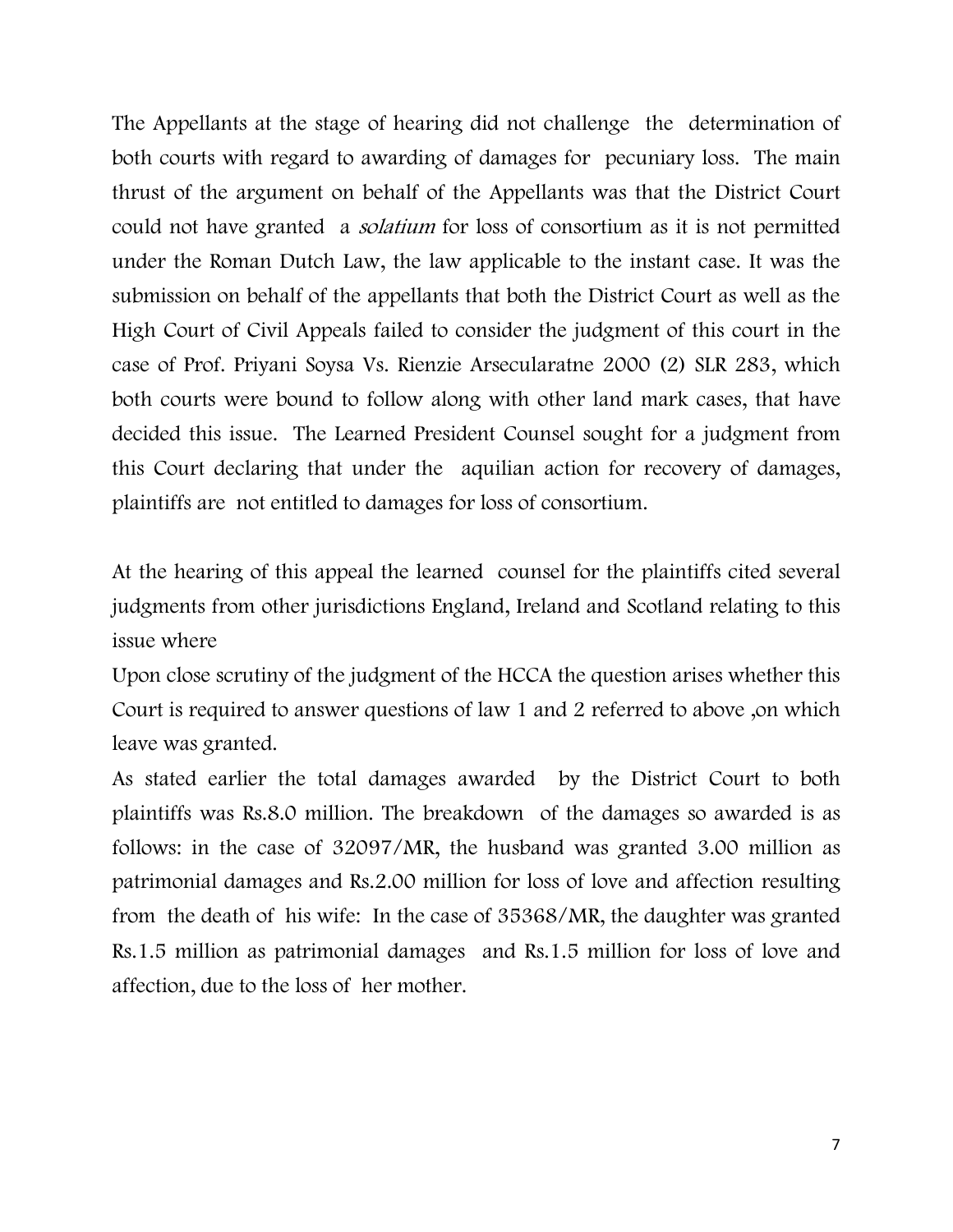By their judgment, however, the learned judges of the High Court Civil Appeals having consolidated the two cases awarded total damages in a sum of Rs.5.0 million in both cases.

The relevant portions of the judgment which is on pages 11, are reproduced below:

"Plaintiff-Respondent is entitled for a sum of Rupees Five million (Rs.50000,000) jointly and severally in both cases bearing Nos. WP/HCCA/Col 282/2007F and WP/HCCA/Col 282/2007/F from Defendant-Appellants together with interest at the rate of 12% per annum from 21.12.2001 till payment in full".

It must be noted, as stated earlier, that there is no appeal from this judgment of the High Court of Civil Appeals by the plaintiffs. To appreciate the judgment of the learned judges of the High Court it is necessary to consider the issues that were put in contention before that Court.

The main issues raised by the appellant before the High Court of Civil Appeals were two fold.

It was the position of the Defendants that the learned District Judge –

- (a) Erred in law and misdirected herself by holding that the plaintiff suffered damages for loss of affection in as much as under Roman-Dutch Law, damages can be awarded only in respect of actual pecuniary loss suffered by the plaintiffs and loss, capable of being assessed pecuniarily.
- (b) That the learned District Judge erred in law in assessing the quantum of financial loss,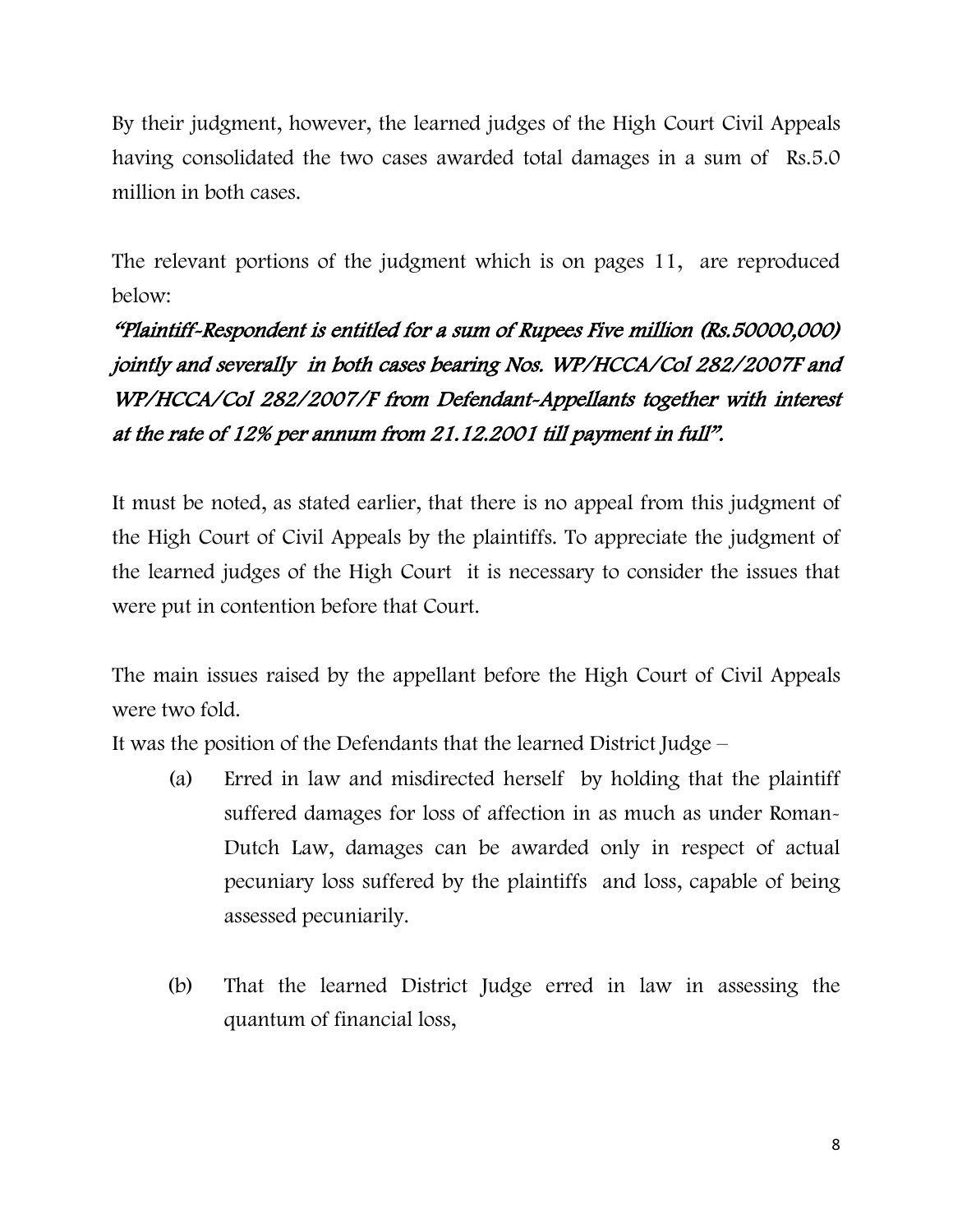The learned Judges of the High Court of Civil Appeals in the consolidated appeal considered both these issues.

As to the the issue of awarding damages for loss of "comfort and protection" the main argument on behalf of the defendants was that no issue was raised on the purported loss of comfort and protection nor was it claimed in terms of the plaint.

Upon a perusal of the plaint filed before that District Court, the husband of the deceased had pleaded in paragraph 7 of the plaint that he suffered " severe mental pain and shock" due to the death of his wife and his normal life was disrupted and as a result he suffered damages.

In the plaint filed by the daughter of the deceased at paragraph 10, she had pleaded that due to the loss of her mother she has lost "the protection and assistance of her mother".

It is correct that no specific issue had been raised in both plaints but an issue had been raised as to whether the plaintiff has suffered damages "as pleaded in the plaint".

The learned Judges of the High Court of Civil Appeals, having considered the submission on behalf of the defendants, at page 10 of the judgment states  $\mathcal{O}_n$ account of this, even if we disregard the claim of the Plaintiff-Respondent for compensation for loss of consortium of his wife as a result of her death, we cannot ignore that loss of financial support that the plaintiff would have received in the event she had lived beyond the age of her retirement."  $($  emphasis added)

Having stated so the learned Judges of the High Court of Civil Appeals had gone on to assess the actual loss caused to the plaintiff(s) and had arrived at the figure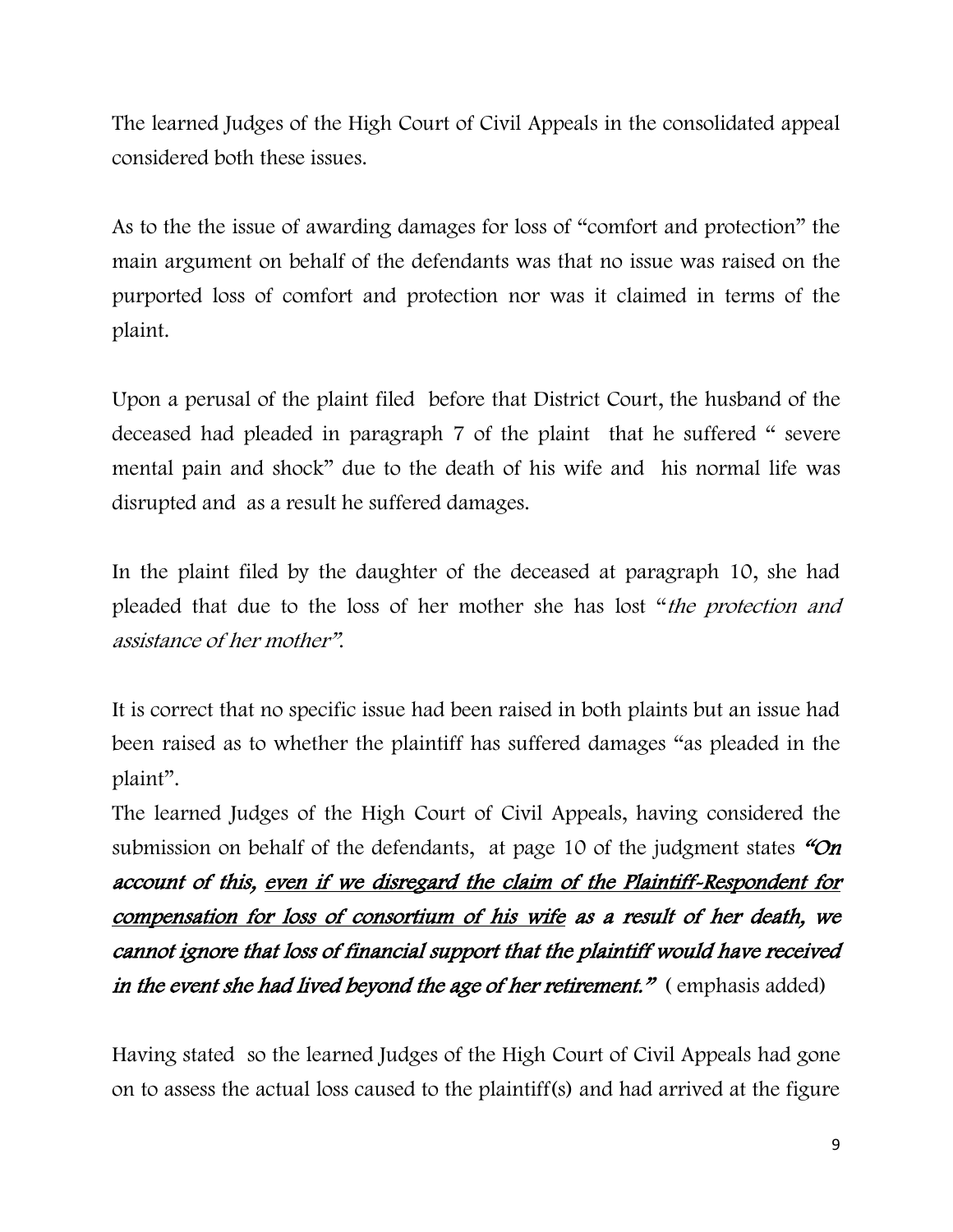of Rupees five million (Rs.5000,000) jointly and severally in both cases. The High Court of Civil Appeals also had adjusted the rate of interest of 24% fixed by the District Court and had fixed the rate of interest at 12% per annum.

Upon a consideration of the reasoning given by the learned Judges of the High Court of Civil Appeals, the only conclusion that this court can arrive at is that the High Court disregarded the damages awarded for loss of consortium. Presumably the Hihg Court of Civil Appeals held with the Appellants, that the plaintiffs have not specifically claimed damages for loss of consortium. The High court only considered the calculable pecuniary loss caused to the plaintiffs in both cases.

As the High Court of Civil Appeals has not granted damages for loss of consortium, a pronouncement by this Court on issues (1) and (2) of paragraph 16 of the petition, in my view would not be necessary.

With regard to the 3<sup>rd</sup> issue, on the calculation of damages based on the earnings by the deceased, was not canvassed by the learned President Counsel for the defendants before this court. As such I have not considered the findings of the learned District Judge and the High Court of Civil Appeals on that aspect.As such answering the 3rd issue also does not arise.

Finally as regards the 4th issue on which leave was granted, it was submitted that in terms of Section 192 of the Civil procedure Code what Court can award is legal interest and the imposition of interest at the rate of 12% per centum is contrary to the said provision of the Code of Civil Procedure.

An amendment was brought in1980, by Act No.53 of 1980 and the rate of interest on money to be decreed, was fixed at 12 per centum per annum in the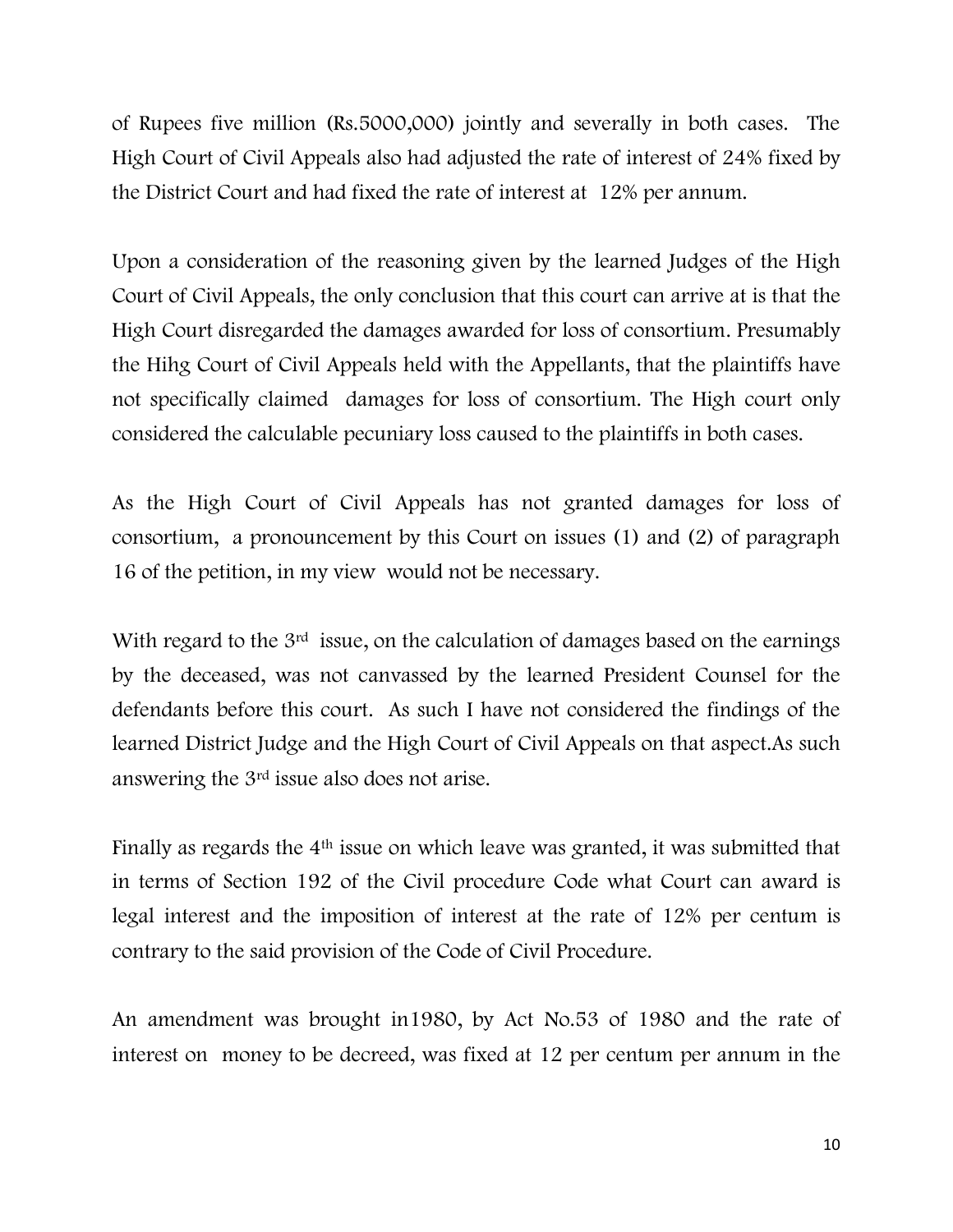absence of an agreement between the parties and the said section, for ease of reference, is reproduced below:

> "When the action is for a sum of money due to the plaintiff, the court may, in the decree order interest according to the rate agreed on between the parties by the instrument sued on, or in the absence of any such agreement at the rate of twelve per centum per annum to be paid on the principal sum adjudged from the date of the action to the date of the decree…"(emphasis added)

An amendment to Section 192 of the Civil Procedure Code however was brought in 1990 by Act No. 6 of 1990 by which Section 192 was repealed and substituted by a new section,and the amended section reads as follows:

> " When the action is for a sum of money due to the plaintiff, the court may, in the decree order interest according to the rate agreed on between the parties by the instrument sued on, or in the absence of any such agreement at the legal rate, to be paid, on the principal sum adjudged from the date of action to the date of the decree....," (emphasis added)

The learned counsel for the Plaintiffs conceded this fact and admitted that what the court could have granted was legal interest.In all probability the Judges of High court of Civil Appeals may have overlooked the fact that Section 192 had been subject of an amendment and a new section had been substituted in its place.

Accordingly judgment of the High Court of Civil Appeals is affirmed and I hold that the Plaintiff Respondent is entitled to the sum awarded by the High Court